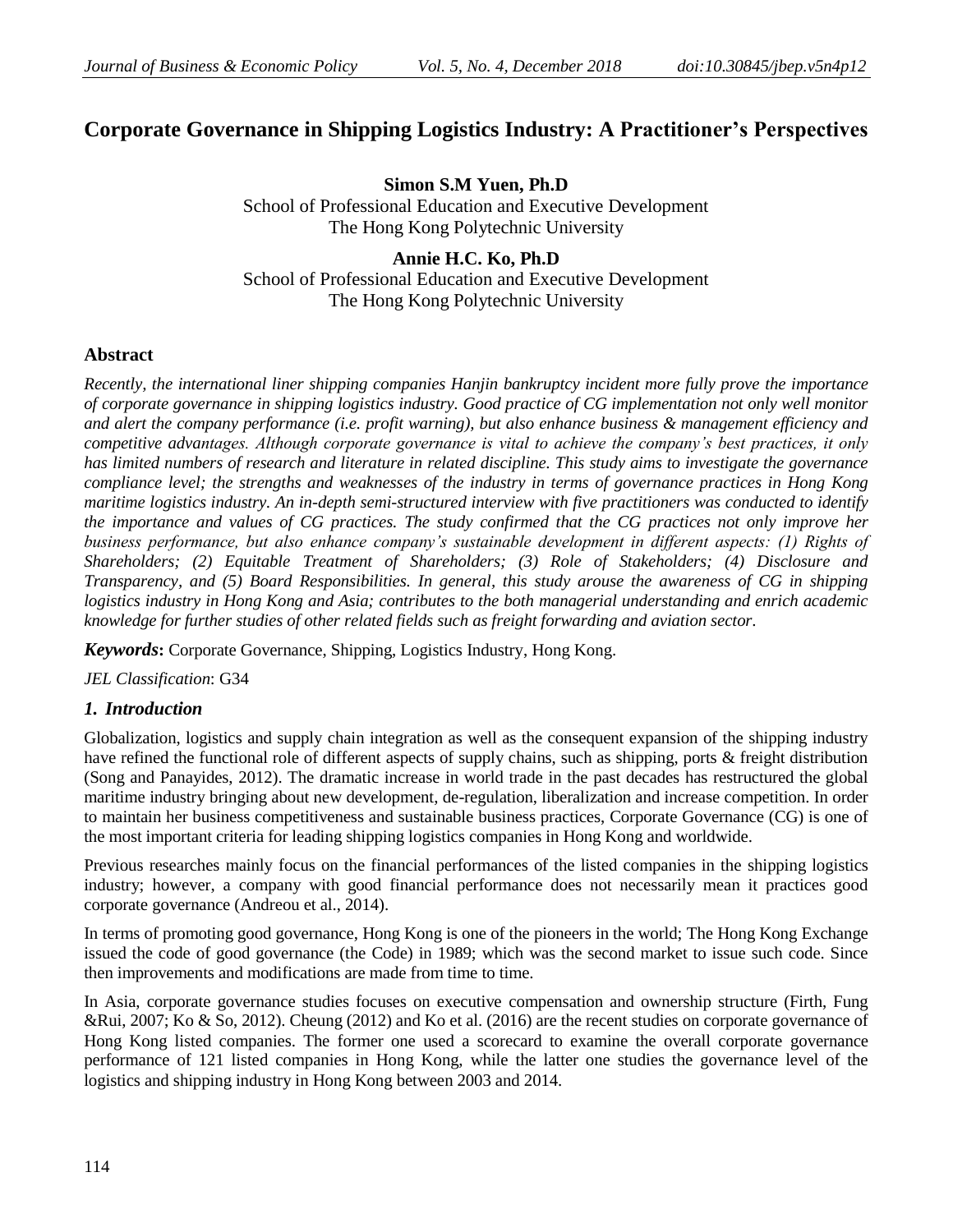In this study, we have interviewed five practitioners who have been working in the industry. Five corporate governance aspects, namely Rights of Shareholders, Equitable Treatment of Shareholders, Roles of Stakeholders, Disclosure and Transparency, and Board Responsibilities, are adopted for the instrument (Cheung, 2012; Ko et al., 2016; OECD, 2004).

# *2.Literature Review*

## **2.1 Corporate Governance in Shipping Logistics industry**

Globalization and technological advancements led more maritime, shipping & logistics companies rely on capital markets to finance investment opportunities (Syriopoulos and Theotokas, 2007) such as Initial Public Offerings (IPOs) (Grammenos and Papapostolou, 2012). The listed shipping and logistics corporates not only appreciate the goodwill from the quality of corporate governance (CG) system, but also mitigate the inherent uncertainty and volatility of the shipping freight markets (Song and Panayides, 2012).

Recently, the international liner shipping companies Hanjin bankruptcy incident more fully prove the importance of corporate governance in shipping logistics industry (Wei, 2017). Good practice of CG implementation not only well monitor and alert the company performance (i.e. profit warning), but also enhance business & management efficiency and competitive advantages.

With a prime competition and international integration of capital market in shipping logistics sector, corporate governance (CG) are becoming a key factor to enhance their operational efficiency and financial performance. For the literature of CG in shipping logistics industry, a little emphasis has been given in past years (Koufopoulos et al. 2010).

Randoy, Down and Jensen (2003) investigated the financial performance effect of main corporate governance mechanisms. Empirical study was conducted to assess the effect of main corporate governance mechanisms on the financial performance of maritime companies (Syriopoulos and Tsatsaronis, 2011). Also, Tsionas, Merikas and Merika (2012) identified relationship between concentrated ownership and corporate performance.

Giannakopoulou et al. (2016) provided a detail review about the CG mechanism and assessing the implications of CG structure in operational and financial performance. The study highlighted the important issue related to CG in highly dynamic, purely international and family owned industry. In general, previous CG studies are focused in different perspectives, however, it remains still understudied.

As mentioned, corporate governance is vital to achieve the company"s best practices, it only has limited numbers of research and literature in related discipline. Previous studies examining corporate governance in shipping logistics firms are leave many questions and empirical issues un-answered, especially when it comes to the relationship of corporate governance practices with financial management decisions pertaining to earnings management, investments and firm performance (Song and Panayides, 2012). Moreover, previous studies in the shipping & logistics sector have conducted in particular zones, such as European region and Southeast Asia (Koufopoulos et al., 2010;Tuan, 2013;Randoy et al., 2003; Syriopoulos and Tsatsaronis, 2011). On these grounds, this study expects to fill the research gap though "review, identify and examine" the good corporate governance practices in Hong Kong shipping logistics industry.

## **2.2 Elements of Individual Corporate Governance**

In Western world, the elements of individual corporate governance have been studied, and ownership structure is one of the proxies for governance. Corporate value is a function of the equity ownership structure (Ko et al., 2016; McConnell &Servase, 1990; Morck, Shleifer &Vishny, 1988). By measuring board composition, governance can be quantified (Hermalin & Weisbach, 1991). Agency problems between shareholders and management can be mitigated, such as inside board members own more shares in the firm, therefore, those with more stocks is a good governance mechanism during corporate buyouts (Lee, Rosenstein, Rangan, & Davidson, 1992).

Bhagat and Black (2002) found that board with high independent level did not necessarily lead to better governance. They concluded that when firms try to solve business problems by hiring more independent directors, these firms tend to be worse off. Yermack (1996) found that small board leads to stronger CEO performance incentives, in turn good corporate governance. Karuna (2007) concluded that industry competition is essential element to good governance, who found that pay performance sensitivity are related positively to competitions. Therefore, management has to do better to obtain more pay.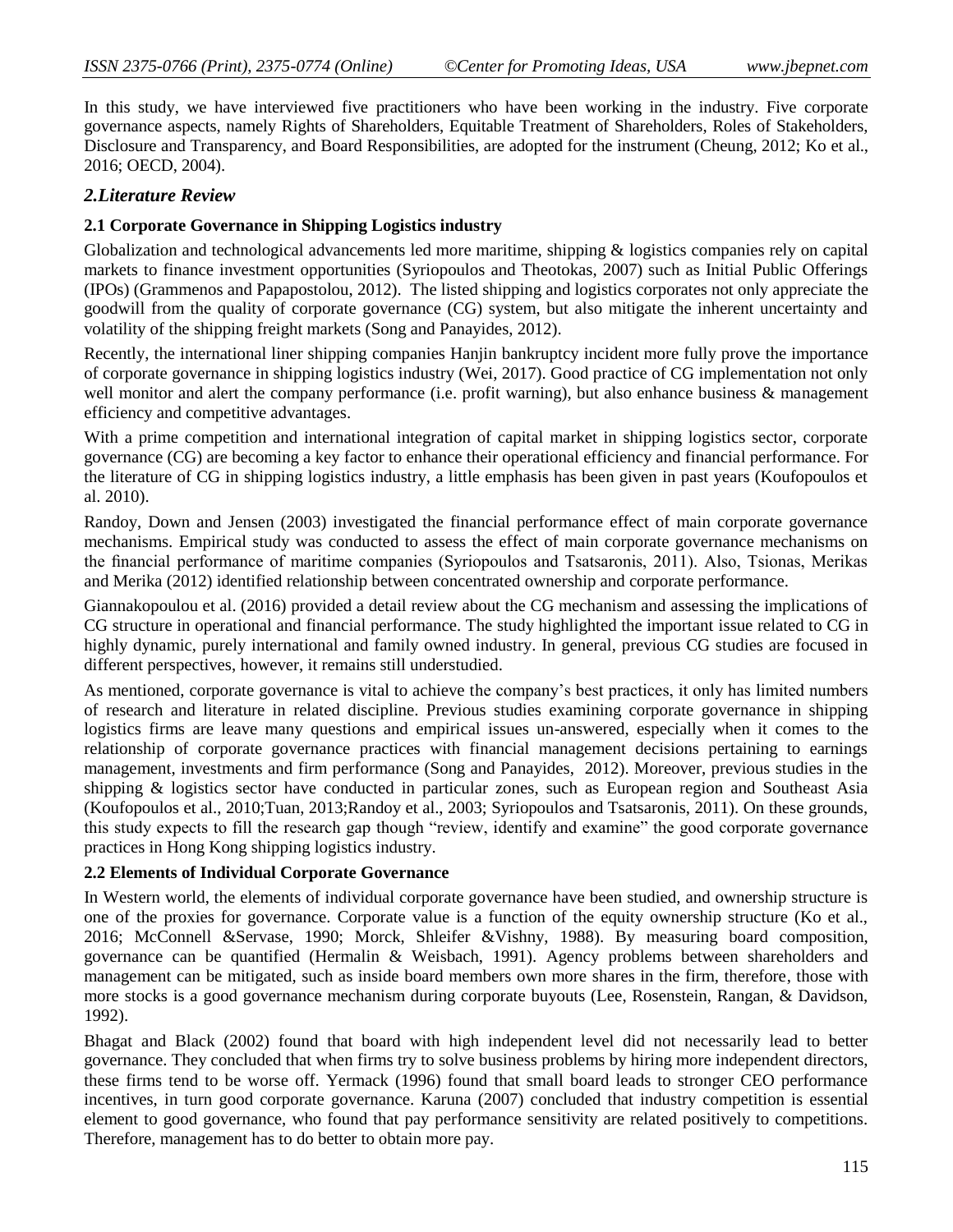In Eastern market, studies on individual governance elements are limited. Some of the studies were conducted on cases in Hong Kong, such as Chen and Jaggi (2000), who measured the governance level of firm by using ownership structure and board composition. They found that higher ratio of independent non-executive directors to the total number of directors lead to good governance. Leung and Horwitz (2004) concluded that high board ownership correlates with poor disclosure and transparency. Ko and Chan (2014) studied how concentrated ownership structures affect positive association between pay-performance sensitivities and industry competitions, and they found that competition leads to better governance only when the firm is not own by family.

#### **2.3 Corporate Governance Ratings**

Three major commercial rating services in the U.S. are Institutional Shareholder Services" Corporate Governance Quotient (CGQ), Governance Metrics International (GMI), and The Corporate Library"s TCL rating (TCL). They are designed for evaluating the level of corporate governance of the listed companies, which are varied in terms of study approach, sample size, and focus (Ko et al., 2016).

The CGQ rating, according to Institutional Shareholder Services (2003), are prepared based on data collected from public findings and company survey consists of eight categories, namely board of directors, audit, charter, and bylaw provisions, anti-takeover provisions, executive and director compensation, progressive practices, ownership and director education.

While GMI rating, measures corporate governance mechanisms of listed companies, for examples, firms' compliance with securities regulations and corporate governance codes, compensations, board membership, board structure and takeover defenses (Daines, Gow & Larcker, 2010; Ko et al. 2016). The scoring system is complicated and the results support that in the long run, companies emphasized corporate governance and transparency can lower the costs and enhance economic performance.

However, comparing with the above two ratings, which are quantitative, the TCL is a rating in qualitative analysis. The ratings of TCL require subjective judgment and expertise (Ko et al., 2016). The analysis is assessed based on analysts" experience and judgments. Four major areas include company"s board and succession planning, CEO compensation practices, takeover defenses, and board-level accounting concerns.

La Porta, Lopez-de-Silanes, Schleifer, and Vishny (1998) combined individual governance elements to form a comprehensive index, which included legal rules pertaining to the rights of investors, voting powers, ease of participation in corporate voting, the quality of enforcement of these rules, and legal protection against expropriation by management of shareholder protections around the world. Gompers, Ishii, and Metrick (2003) invented a governance score (G-score), which consists of 24 governance rules. They are anti-greenmail, blank check, business combination laws, bylaw and charter, cash-out laws, classified board, compensation plans, contracts, control-share acquisition laws, cumulative voting, directors' duties, fair-price, golden parachutes, director indemnification, director liability, pension parachutes, poison pills, secret ballot, severance, silver parachutes, special meeting, supermajority, unequal voting, written consent.

Cheung (2012) designed a corporate governance index (CGI) to measure the performance of overall corporate governance of listed companies in Hong Kong. Also, Ko et al. (2016) conducted a study to examine the trends of the corporate governance performance of logistics and shipping listed companies in Hong Kong between 2003 and 2014, using the instrument consisted of five aspects, based on the Principles of Corporate Governance (OECD, 2004) and Report on the HKIoD Corporate Governance Score-card (Cheung, 2012) with modification. They are (A) Rights of Shareholders, (B) Equitable Treatment of Shareholders, (C) Role of Stakeholders, (D) Disclosure and Transparency, and (E) Board Responsibilities.

## **3. Research Methodology**

In this study, semi-structured interviews have been carried out to collect data from the respondents. The use of interviews for business research has the following advantages. First, interview is a practical and efficient way of collecting data which cannot be found in the published format, such as journal articles, books, magazines, newspapers, etc. In addition, reasons like study on people"s experience from their points of view, using interview as the method could gather specific and additional points which are insightful (Cooper & Schindler, 2003; Eriksson &Kovalainen, 2016; Miles & Huberman, 1994; Myers, 2013; Naslund, 2002).

Among various types of interview, semi-structured interview is chosen as the method to be employed. There are three types of qualitative interviews, namely structured and standardized interview, guided and semi-structured interview, and unstructured, informal, open and narrative interviews (Cooper & Schindler, 2003; Bryman & Bell,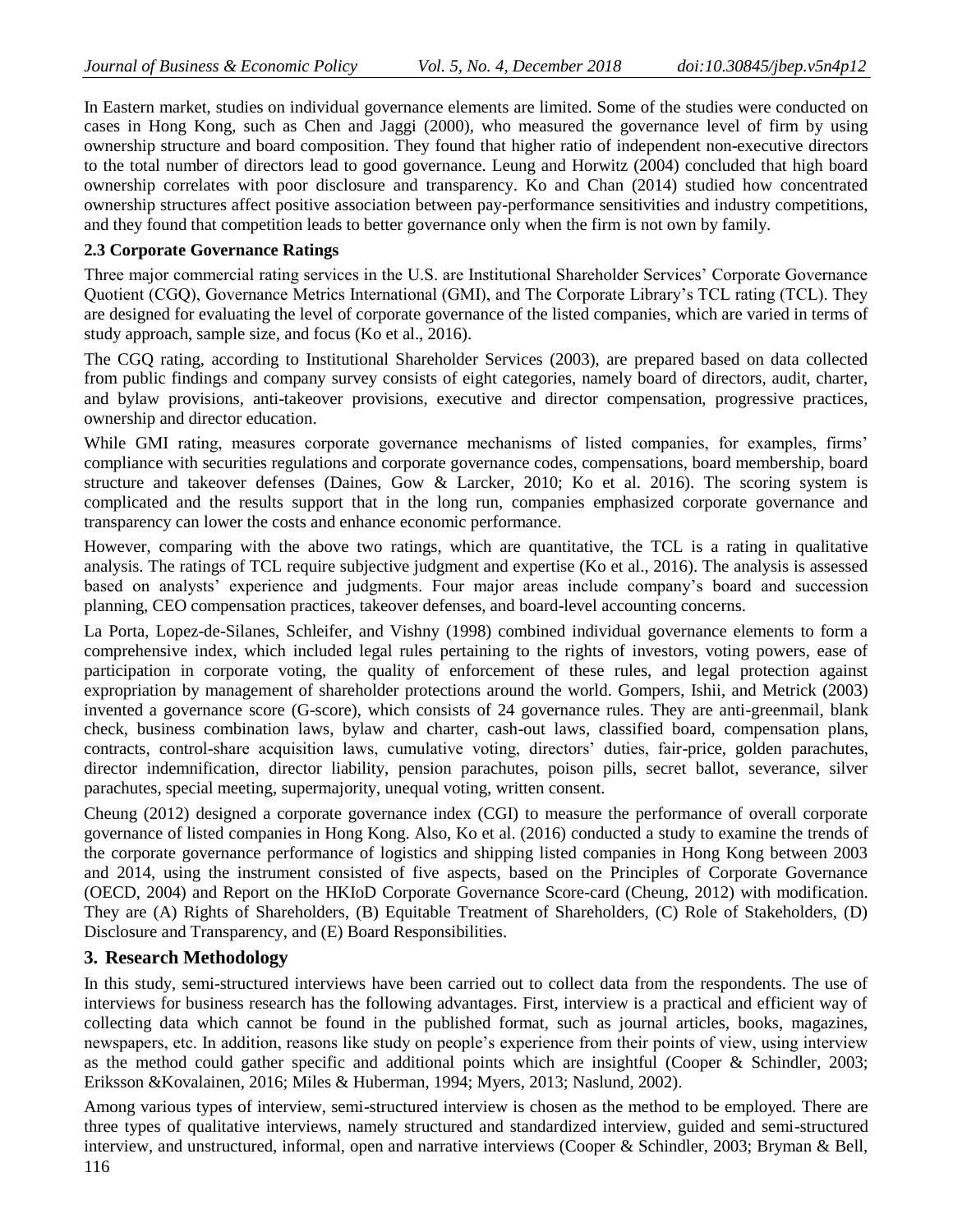2015; Eriksson & Kovalainen, 2016). Structured and standardized interview usually ask standardized questions from the respondents, which are mostly "what" questions. The disadvantage of this type of interview is that it is too restrictive to be used for the main source of data, and less flexibility for interviewer responding to the particular concerns of the interviewees (Cooper & Schindler, 2003; Bryman & Bell, 2015; Eriksson &Kovalainen, 2016; Mangan, Lalwani& Gardner, 2004; Myers, 2013; Naslund, 2002).

For asking "what" and "how" questions, both guided and semi-structured interview, and unstructured, informal, open and narrative interviews can be employed. However, the latter is not suitable for the study, as this type of interview provides too much freedom for interviewees to respond, which may make the direction of the questions" focus be distracted (Cooper & Schindler, 2003; Bryman & Bell, 2015; Eriksson &Kovalainen, 2016; Myers, 2013).

Guided and semi-structured interview, is another way to ask "what" and "how" questions. The interviewer can take a pre-design outline of topics and issues, with a possibility and flexibility in questions order and wording, to adopt in each interview (Cooper & Schindler, 2003; Bryman & Bell, 2015; Eriksson &Kovalainen, 2016; Myers, 2013; Naslund, 2002). After comparing the types of interview above, guided and semi-structured interview is more appropriate in this study. And this type is employed as method for collecting data from respondents.

The instrument is mainly based on the study from Ko, Yuen, and Yung (2016), which was a rating instrument constructed with reference on the Principles of Corporate Governance (OECD, 2004) and the Report on the HKIoD Corporate Governance Scorecard (Cheung, 2012). In the study of Ko, Yuen, and Yung (2016), some questions were added on corporate governance mechanism which was not required in the regulations in order to examine the companies" initiatives in practicing corporate governance. The instrument contains five aspects, which are (1) Rights of Shareholders; (2) Equitable Treatment of Shareholders; (3) Role of Stakeholders; (4) Disclosure and Transparency, and (5) Board Responsibilities. There are 29 interview questions in total covering those five areas.

## **4. Data Collection**

The semi-structured interviews were carried out between February and July 2016. Total of five practitioners were invited to share their views on corporate governance in logistics and shipping industry of Hong Kong. The interviewees, four of them were middle to senior management of the local listed companies in logistics and shipping industry. While one of them are experienced practitioner and chairman of one of the professional associations in shipping logistics industry, who is also a committee member of the advisory board of Hong Kong government in the logistics and shipping industry.

The duration of each interview was about one and a half hour in average. Note taking and audio recording were carried out to collect the views from the interviewees.

## **5. Findings and Analysis**

#### **5.1 Interviewees**

Interviewee Background

As mentioned, five interviewees have been invited for interviews on their views towards corporate governance in logistics and shipping industry of Hong Kong. All of them are experienced practitioners in related field. The interviewees background are shown in table below (Table 1).

| A | He is a senior management of one of the listed companies in logistics and shipping industry in Hong Kong.<br>$\blacksquare$                   |  |  |  |  |  |
|---|-----------------------------------------------------------------------------------------------------------------------------------------------|--|--|--|--|--|
|   | He has been working in operation and management of freight forwarding and logistics fields more than 20 years.<br>■                           |  |  |  |  |  |
|   | He has been elected as professional member $\&$ executive member in various professional associations in Hong Kong.<br>■                      |  |  |  |  |  |
|   | He is a senior management of one of the industry associations, who has more than 20 years of experience in shipping, freight forwarding,<br>■ |  |  |  |  |  |
|   | mid-stream operations, and other transport and logistics services.                                                                            |  |  |  |  |  |
|   | He is an active member in various shipping and logistics committees of the Hong Kong Government and international professional bodies.<br>■   |  |  |  |  |  |
|   | He is a middle management of one of the famous listed liner shipping companies in Hong Kong.<br>■                                             |  |  |  |  |  |
|   | He has almost 20 years of experience in the industry.                                                                                         |  |  |  |  |  |
|   | He is an active member in local industry association in shipping and logistics industry.                                                      |  |  |  |  |  |
|   | He is a senior management of one of the leading air services provider which is based on Hong Kong, which is also a listed company in Hong     |  |  |  |  |  |
|   | Kong.                                                                                                                                         |  |  |  |  |  |
|   | He has more than 20 years of experience in air transport industry.<br>■                                                                       |  |  |  |  |  |
|   | He is a senior management of one of the well-known liner shipping company which is based on Hong Kong, which is also a listed company<br>■    |  |  |  |  |  |
|   | in Hong Kong.                                                                                                                                 |  |  |  |  |  |
|   | He has more than 20 years of experience in shipping, marketing and corporate communication.                                                   |  |  |  |  |  |

#### **Table 1: Interviewees Background**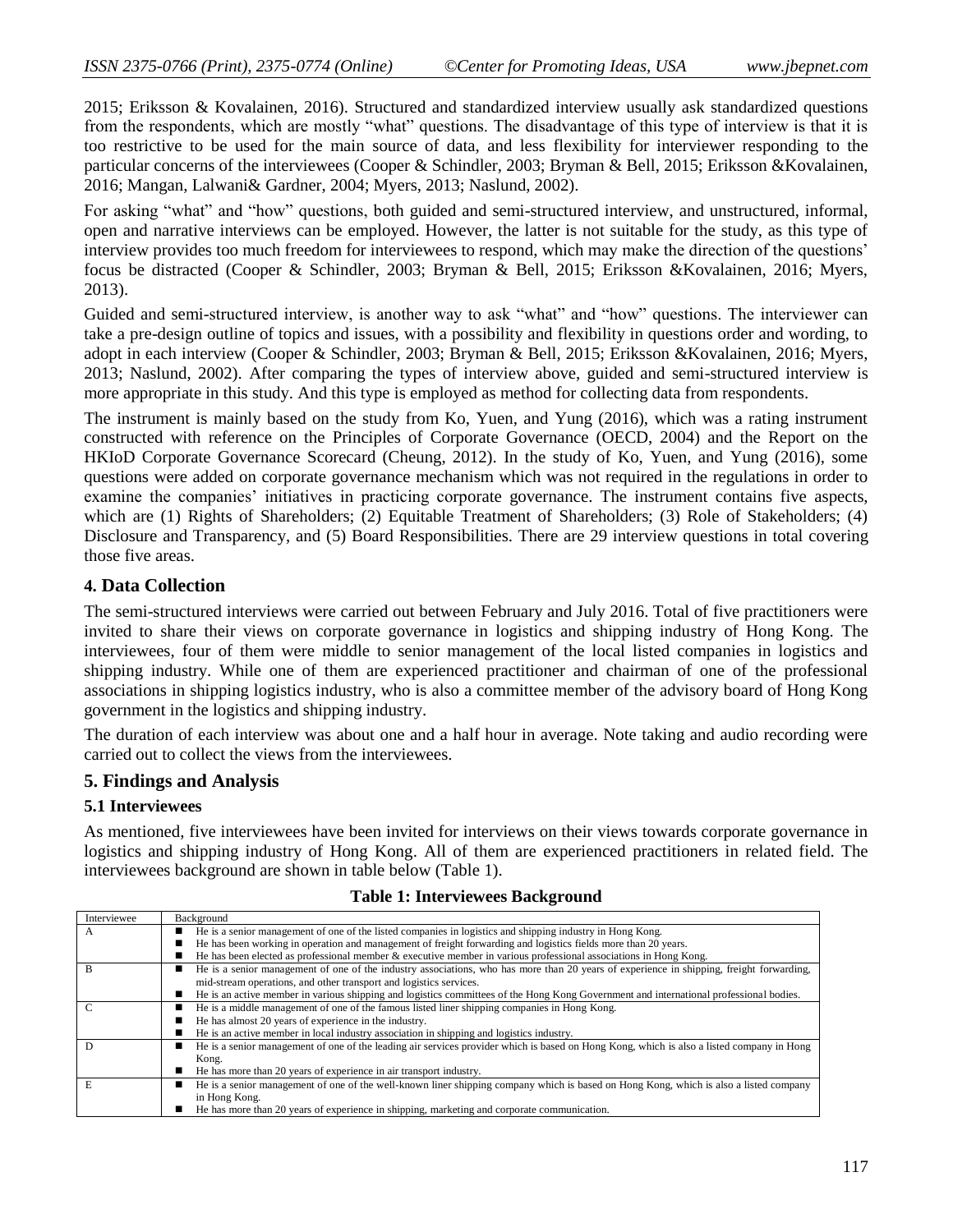# **5.2 Findings**

The major findings of interviews are listed in below.

## **5.2.1 Rights of Shareholders**

Shareholders of company should have the rights to participate in, and be informed sufficiently on the decisions regarding fundamental corporate changes (OECD, 2004; Ko et al., 2016). Appointment of directors, objective of the shareholders" meeting agenda, and voting method are regarding as the right of shareholders (Ko et al., 2016).

Interviewees have been asked to provide views on shareholders in corporate governance. Interviewee A said that, the investors were more concern on the profit and benefit the company could make, rather than the practice of corporate governance. And small shareholders "seldom ask for details on corporate governance". While the strategic investors have already known the profitability of the company, so that they are "no big deal on corporate governance". They are "only challenge why loss or gain less".

Interviewee E responded that the company has devoted to work for the shareholders and different stakeholders of the company. Its commitment has been disclosed on the official website, annual and sustainability report. Interviewees B, C, and D have not explicitly responded to the issue of the rights of shareholders.

## **5.2.2 Equitable Treatment of Shareholders**

Ko et al. (2016) mentioned that no company provided any mechanism to allow minority shareholders to influence the board composition. In the interviews with the interviewees, only interviewee A has mentioned minority shareholders. However, it is about they just concern the profitability, not the right to influence the board composition.

## **5.2.3 Roles of Stakeholders**

## (A)Importance of stakeholder

This study investigated if the companies value corporate social responsibility and their stakeholders. They found that companies valued most to their customers and shareholders by addressing them in the annual report in details. Seven stakeholders, namely customers, investors / shareholders, suppliers, employees, government, creditors, and community, have been listed in one of the interview questions. The interviewees have been asked to rank the importance of stakeholders to the company. Different interviewees have different ranking on the importance of stakeholders to the company.

As mentioned, interviewees have been asked to rank the order on the importance of stakeholders from the given seven parties. Below is the finding on their ranking. Government, customers, investors / shareholders and community are four major stakeholders in this study.

#### (1) Government

It is not surprising that Government has been ranked as the most importance of the stakeholders by three interviewees. Government as an important stakeholder, is because of the authority to require all the companies to comply with regulations and laws. Those fail to observe and comply with the regulations and laws, will be subjected to penalties or imprisonments, depending on the severity of the violation.

Besides, Government possesses the resources to shape the operating environment of the industry by formulating policies whether favourable or unfavourable to the development of a particular industry, perhaps by tightening or releasing certain requirements or regulations.

## (2) Customers

Customers are ranked the second most importance of the stakeholders. It is obvious and undoubted that customers are essential to the survival of companies. Without their purchase of services or products, companies cannot receive revenue.

Customers" preference on whether the companies possess certain certifications, provide more discount price, or deliver high quality services, are factors which influence their buying decision. Customers have their own expectation on the companies. If companies do something out of customers" expectation, such as providing values to them, they will probably continuous to have the same companies as service providers.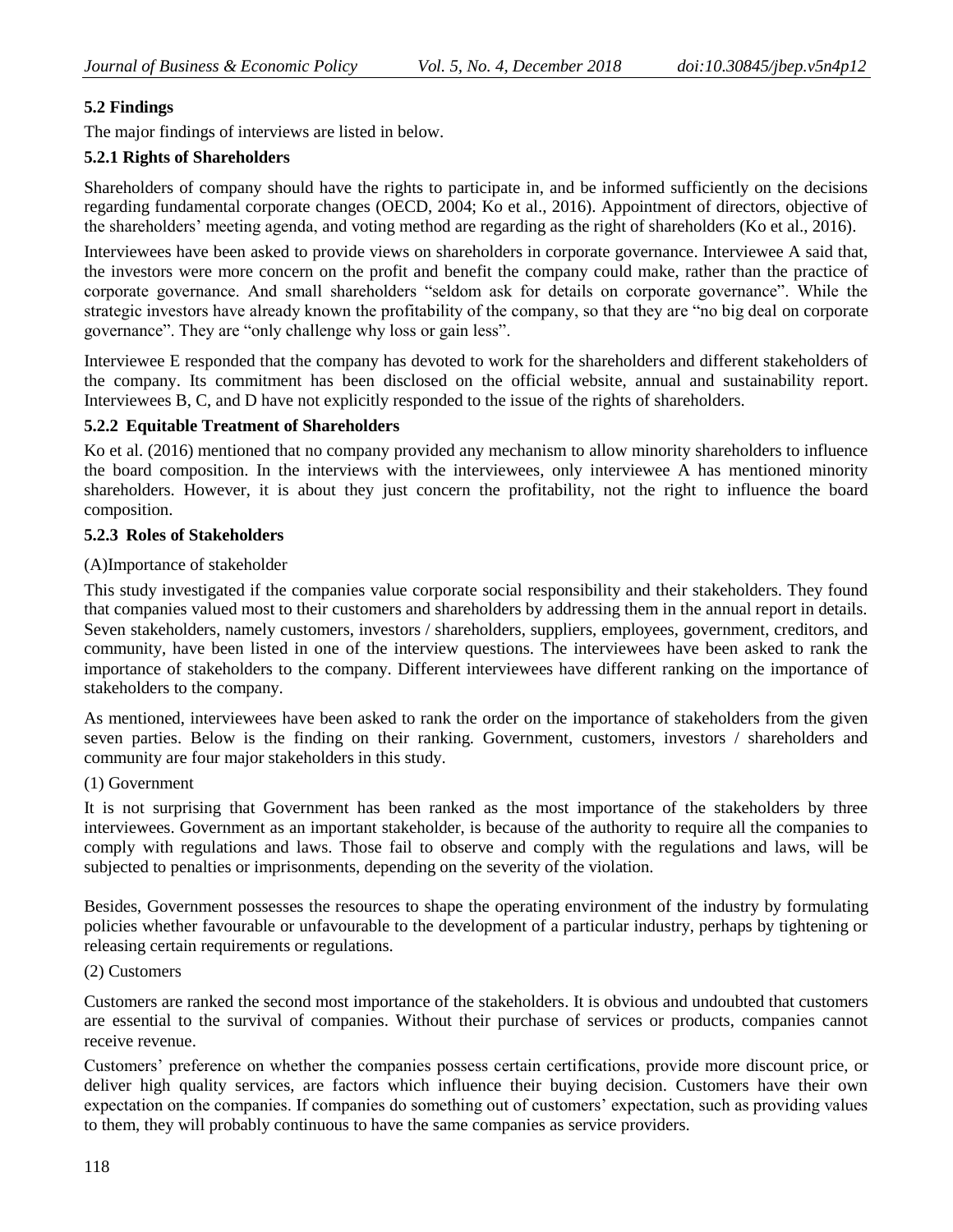## (3) Investors / shareholders

Investors / shareholders are essential for the development of companies, who are one of the major sources of finance. They provide financial resources for companies" operation and development. They have rights to withdraw their capital when they find that the plans and directions of the companies do not provide profitability, or make them lose even in short-term.

#### (4) Community

Community can be seen as broad or narrow definition from the companies. For broad view, community covers the whole Hong Kong. While from a narrow view, it is seen as locality or customer groups.

As suggested by interviewees, community can be seen as "the values of the Hong Kong society", or include other stakeholders such as customers and employees.

We summarize the interviewees' response on the ranking of the importance of stakeholders and list in table below (Table 2).

#### **Table 2: Interviewees' response on the ranking of the importance of stakeholders Remarks: 1: Most Important; 7: most not important**

| Interviewee<br>of<br>Ranking | A                                  | B                                  | $\mathcal{C}$                      | D                                  | E                           |
|------------------------------|------------------------------------|------------------------------------|------------------------------------|------------------------------------|-----------------------------|
| stakeholders                 |                                    |                                    |                                    |                                    |                             |
|                              | Government                         | Government                         | Government                         | <b>Customers</b>                   | Customers                   |
| $\mathfrak{D}$               | <b>Customers</b>                   | Community                          | Investors /<br><b>Shareholders</b> | Employees                          | Community                   |
| $\mathcal{R}$                | Investors /<br><b>Shareholders</b> | <b>Customers</b>                   | <b>Customers</b>                   | Community                          | <b>Suppliers</b>            |
| 4                            | Creditors                          | Employees                          | Creditors                          | Investors /<br><b>Shareholders</b> | Employees                   |
| 5                            | Employees                          | Investors /<br><b>Shareholders</b> | Community                          | Government                         | Government                  |
| 6                            | <b>Suppliers</b>                   | Creditors                          | <b>Suppliers</b>                   | <b>Suppliers</b>                   | Investors /<br>shareholders |
|                              | Community                          | <b>Suppliers</b>                   | Employees                          | Creditors                          | Creditors                   |

## (B) Obligation to the society

From Ko et al. (2016) study, they found that "obligations to the society" of the companies refer to charity work, such as donation or voluntary services organized by the company.

Interviewees have expressed views and situations which their companies have done. Interviewee A mentioned that staff of his company involved in voluntary service. The company would provide sponsorship to the staff to be volunteers, to increase their motivation such as time off and other benefits.

Interviewee C told that the holding limited company of his company would coordinate community and voluntary services. Volunteer teams have been set up and visited elderly homes, while some of the visits were carried out in Mainland China. In the Mainland, some voluntary services are arranged by the local government, where firms sponsor a poor county by both money and human resources. Company staff is assigned to be voluntary teachers at the poor county. Interviewee D mentioned a community programme, which cooperates with primary and secondary schools in Tung Chung. Volunteer team has 30-40 volunteers who are flight attendants, captains, engineers, and back office staff. The schools which joined the programme will send their students to the company, and the volunteers will teach and talk English related to aviation, including mock interviews. The programme has been conducting in few years, and about thousands of students have joined.

Interviewee E responded that if possible, the company will invite its customers and investors to participate in the CSR events, "revealing our commitment to the community". Moreover, if employee "proactively contributes the betterment of our community through active participation in public service initiatives, he or she will be awarded with charity credit. In addition, an Honorary Award will be presented to the colleague who gets the highest charity credits in a year".

## (C) Corporate Citizenship

The study have investigated "corporate citizenship" in the performance of the roles of stakeholders. They found that companies have very weak sense of identity as corporate citizens. As there are no guidelines in the CG Code to tell companies how to perform duties as a corporate citizen.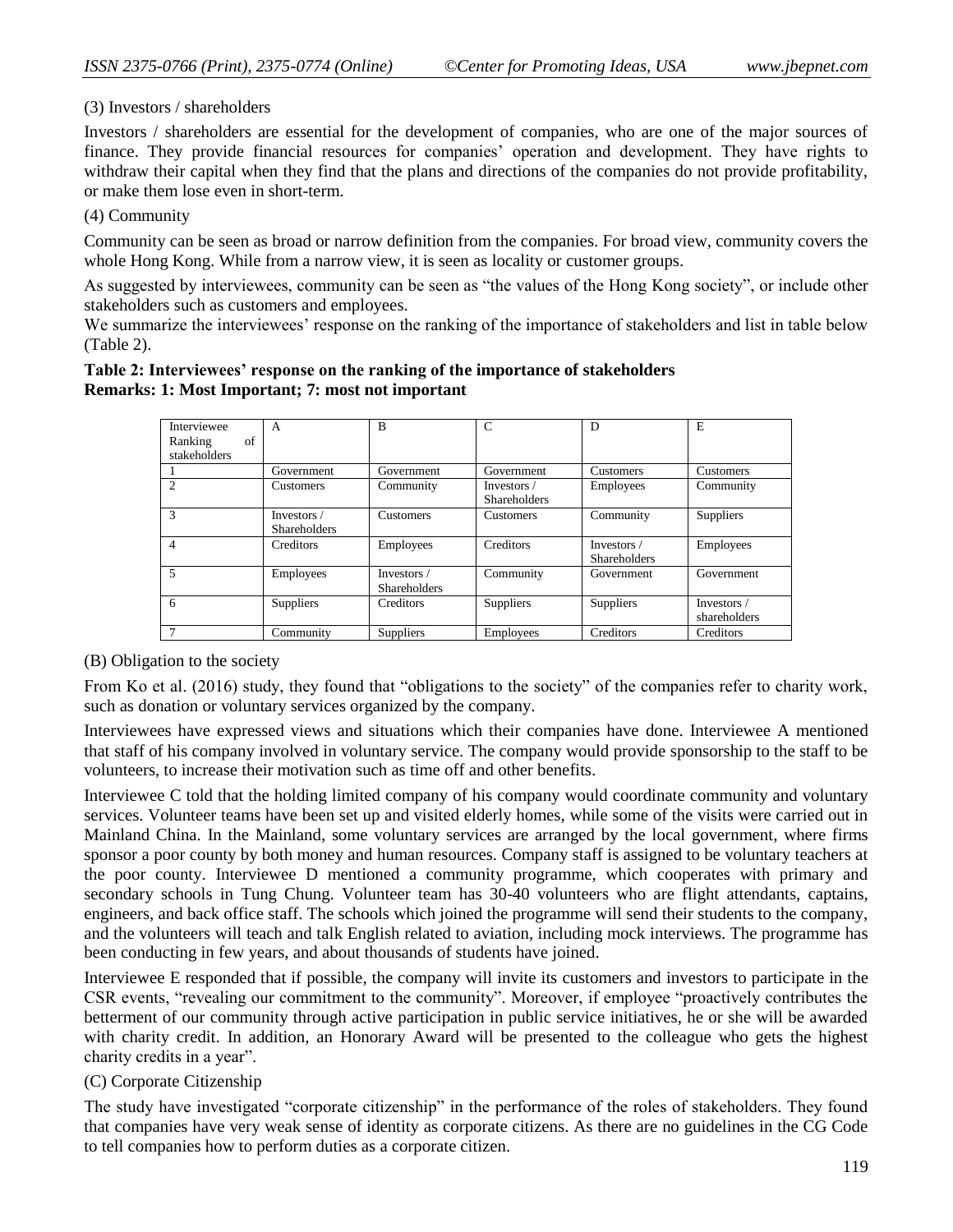In the interviews, interviewees were also asked on their views on corporate citizenship. Interviewee B expressed that the concept of corporate citizenship has not well promoted and recognized in Hong Kong. This is because the industry operating environment is difficult in Hong Kong, which affects companies" investment in corporate social responsibility, hence corporate citizenship.

When talking about corporate citizenship, interviewee C mentioned the example of Starbuck on fair trade, which promotes local and worldwide value. In addition, he responded an example from the company he works for in order to illustrate corporate citizenship. The company carried out renovation work for local office, and requested the provider of renovation service to use environmental-friendly materials, in which they were produced and processed environmental-friendly. The use of such materials is responsible to the nature and health of employees.

Interviewee D expressed that corporate citizenship referred as "Hong Kong brand and positioning". The company offers package to Hong Kong residents, such as special fares for Hong Kong students who study abroad, and bundle tickets for Hong Kong customers and local senior citizens regularly.

Interviewee E referred corporate citizenship as "embraces the core values including "Community Responsibility" and is dedicated to contribute back to society", and "dedication to environmental protection and community investment, supported and driven by the company"s core values, as a responsible corporate citizen".

## **5.2.4 Disclosure and Transparency**

In Ko et al. (2016) study, whether companies are willing to communicate with their stakeholders is the focus of the performance of disclosure and transparency. Channels for accessing company"s information are essential.

The annual reports and company"s websites of the interviewees who work for are accessible. Interviewee A added that CSR report also included in the annual report. While interviewee C and E told that annual report contained CSR issue, but individual CSR report also prepared separately.

## **5.2.5Board Responsibilities**

Ko et al. (2016) focused on four major aspects in board responsibilities, namely code of conduct, quality of subcommittee report, training of directors, and independency of the board. Items emphasized including whether the company provided a code of ethics or statement of business conduct for all directors and employees, internal audit issues and so on. Interviewee A mentioned that environmental conservation, training on occupational safety to staff was provided. And independent department focuses on internal control and compliance matters.

Interviewee C responded that safety committees have been set up for each unit in the company, in order to manage internal production and operation, container ports. There is a safety committee in the office, carries out regular check for any potential dangers, which aims for protecting employees and building premises.

Interviewee E mentioned that company has a strong culture to put priority on safety, security and environment. Regular training and drills are scheduled for employees to understand the company"s concept of management. An online platform is provided for employees to familiarize themselves with corporate policy and standard. SSE (Safety, Security & Environment) committee is responsible for the implementation of the workplace code to capture incident trends and lessons learnt so that the company can prevent the same from happening in other regions and in the future.

## *6. Implications and Conclusion*

The findings show that the companies in the shipping and logistics industry of Hong Kong tend to meet the minimum requirements set by the CG code. This matches with the result suggested by the study of Ko et al. (2016). Rooms for improvement in corporate governance in the companies of the industry have much space. As proposed by Interviewee B, education on the positive benefits and industry recognition for corporate governance and corporate social responsibilities are important for promotion and implementation.

The finding on the importance of stakeholders to the company provided a significant insight. Government plays an essential role in promoting and implementing corporate governance of the companies in the shipping and logistics industry. Incentives such as tax allowance are better provided so that companies in the industry are motivated to implement corporate governance and corporate social responsibilities.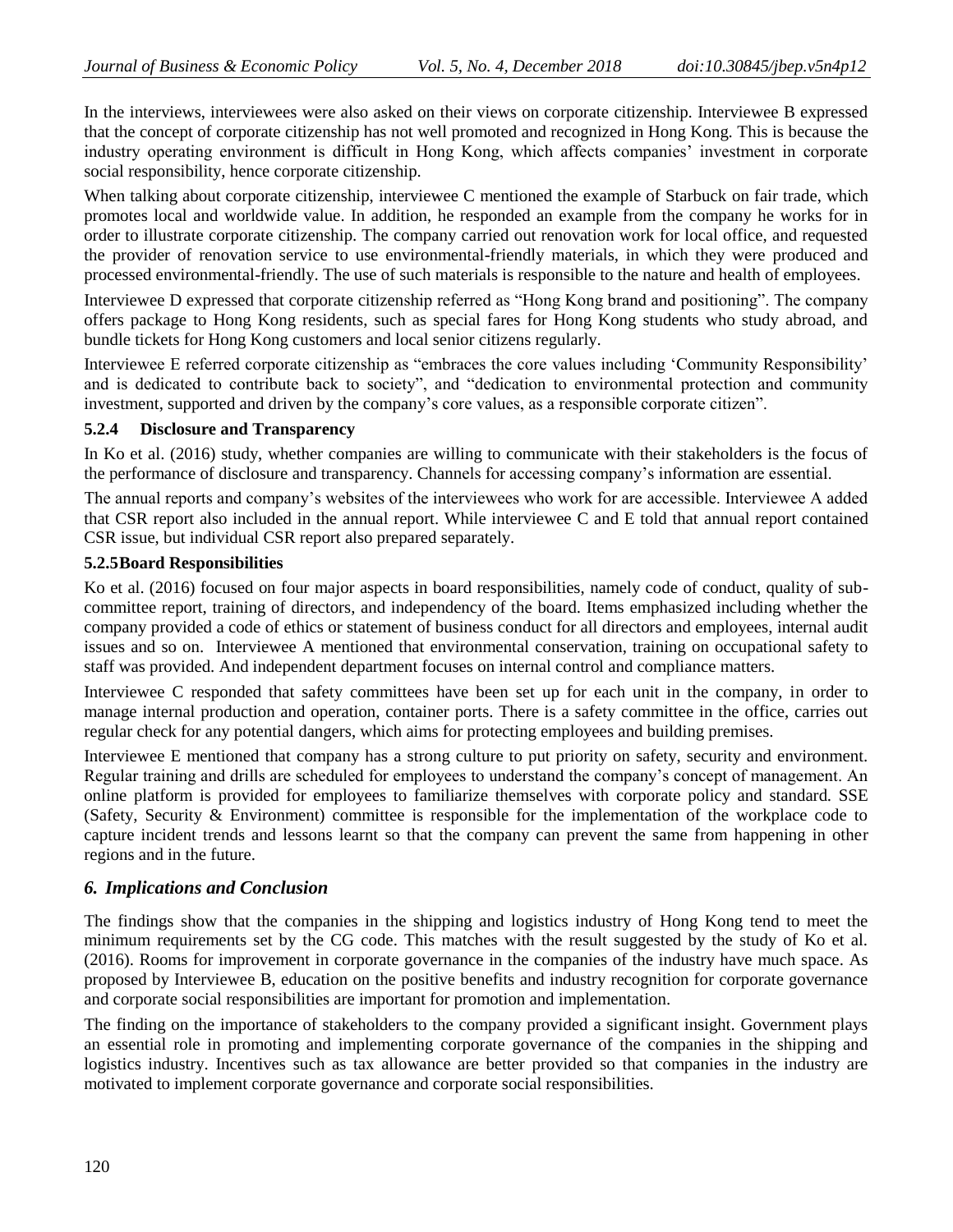Since the industry tends to comply with regulations and laws in the minimum requirements, it is suggested that Government can consider increasing the basic requirements on corporate governance in the shipping and logistics industry, in order to push the CG in "higher level". At the same time, government can also encourage and recognize the effort for those companies which practice CG, such as provision of discount on annual business registration fee, or even profit tax.

Another issue is corporate citizenship, which is a relative new concept. This concept can be better promoted in the industry. Few steps can be adopted to let the industry understand that corporate citizenship may help companies" image and brand building, in return attract more business opportunities. First, promoting good practices by successful cases from the leading companies in the industry as role model, so that other companies within the industry have a benchmark to follow. Second, successful leading companies share their experience through seminars, sending experts to industry or professional associations for sharing. Third, the industry or professional associations, as a sharing and supporting platform, to help companies in the industry to practice the concept with the aspects in marketing, human resources, etc. When they find that corporate citizenship is not difficult to implement, and eventually may bring benefits to them, they are willing to put effort on it.

Undoubtedly, corporate governance is becoming more important to our business operation, investment profession as well as community. The governance practices in the logistics and shipping industry kept improving over the last-decade, however, the results of our investigation shows that companies tend to barely meet the minimum requirements set by the CG Code, only a few of them are willing to promote good governance voluntarily.

The major limitation of this study is there is only focus on shipping logistics industry with five interviewees. An empirical analysis and case studies are recommended to conduct research in next stage. Moreover, further research is needed to compare the governance level of the logistics and shipping industry with the other key industries, such as banking & finance, and tourism. Also, it is recommended to demonstrate the case study, as "role model" of CG & CSR practice in our industry for benchmarking.

## *7. References*

- Andreou, P.C., Louca, C., & Panayides, P.M. (2014). Corporate governance, financial management decisions and firm performance: Evidence from the maritime industry. *Transportation Research Part E*, 63, 59–78.
- Bhagat, S., & Black, B. (2002).The non-correlation between board independence and long-term firm performance.*Journal of Corporation Law,* 27, 231-273.
- Bryman, A., & Bell, E. (2015).*Business Research Methods*, UK: Oxford University Press.
- Chen, J.P., &Jaggi, B. (2000).Association between independent non-executive directors, family control and financial disclosures in Hong Kong.*Journal of Accounting and Public Policy,* 19, 285-310.
- Cheung, S. (2012). *Report on the HKIoD Corporate Governance Score-card*, The Hong Kong Institute of Directors.
- Cooper, D.R. & Schindler, P.S. (2003).*Business Research Methods*, McGraw Hill.
- Daines, R.M., Gow, I.D., &Larcker, D.F. (2010). Rating the ratings: how good are commercial governance ratings?.*Journal of Financial Economics,* 98, 439-461.
- Eriksson, P., &Kovalainen, A. (2016).*Qualitative Methods in Business Research: A Practical Guide to Social Research*. London: SAGE Publications Ltd.
- Firth, M., Fung, P.M.Y., &Rui, O.M. (2007). How ownership and corporate governance influence chief executive pay in China"s listed firms. *Journal of Business Research,* 60, 776-785.
- Giannakopoulou E.N., Thalassinos E.I. and Stamatopoulos T.V. (2016). Corporate governance in shipping: an overview. *Maritime Policy and Management*, 43(1), 19-38.
- Gompers, P., Ishii, J., &Metrick, A. (2003).Corporate governance and equity prices.*Quarterly Journal of Economics,* 118, 107-155.
- Grammenos, C.T., &Papapostolou, N.C. (2012). US shipping initial public offerings: do prospectus and market information matter?.*Transportation Research Part E*, 48(1), 276-295.
- Hermalin, B., &Weisbach, M. (1991).The effects of board composition and direct incentives on firm performance.*Financial Management,* 20, 101-112.
- Institutional Shareholder Services (2003).*ISS Corporate Governance: Best Practices User Guide & Glossary*, Revision 2.4, October 8, 2003.